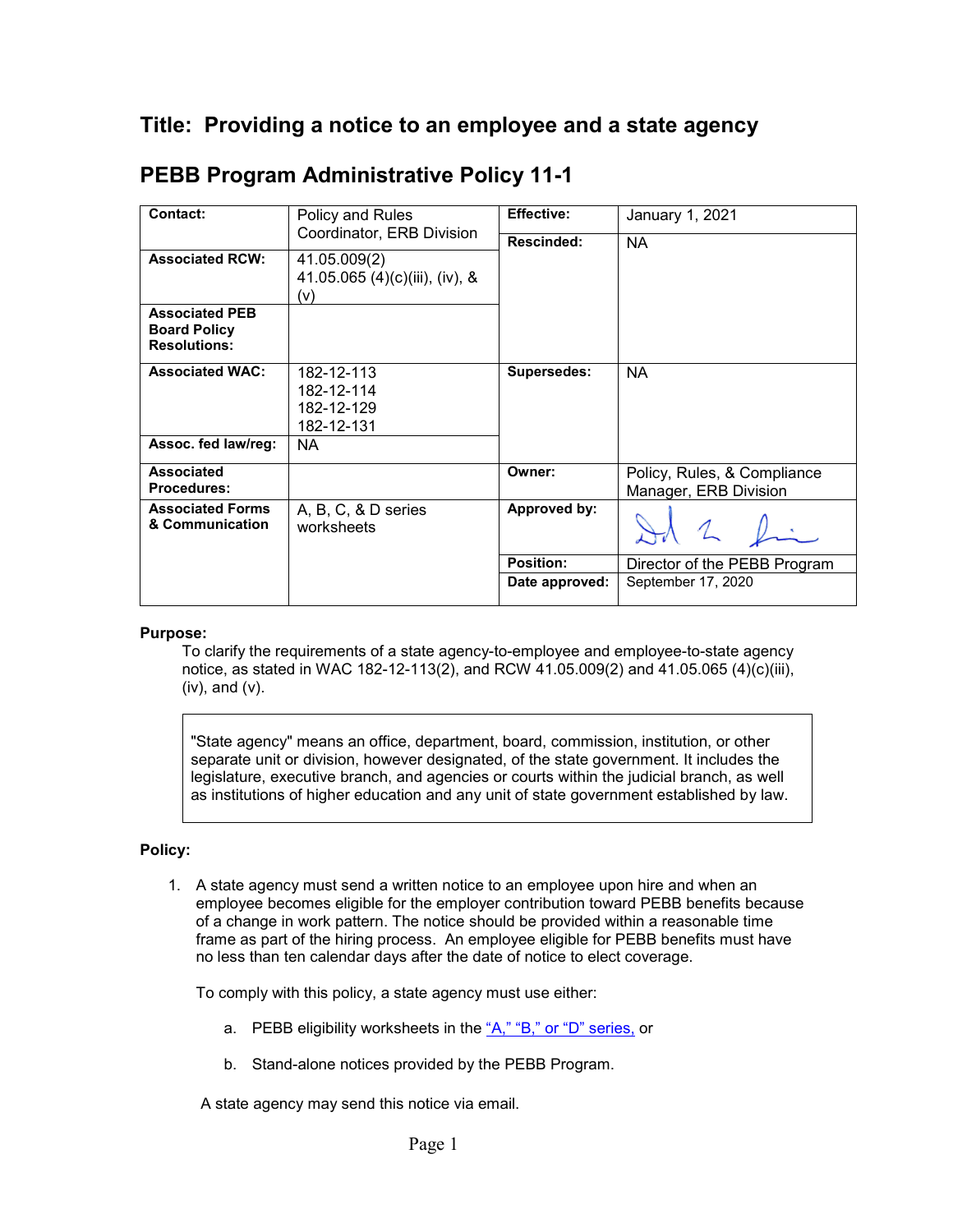2. When an employee loses eligibility for the employer contribution toward PEBB benefits due to termination or because their work pattern changed, a state agency must notify the employee in writing that they have lost eligibility.

To comply with this policy, a state agency must use either:

- a. PEBB eligibility worksheets in the "B" or ["C" series,](https://www.hca.wa.gov/perspay/pebb-benefit-eligibility-tools-and-worksheets) or
- b. Stand-alone notices provided by the PEBB Program.

A state agency may send this notice via email.

3. When an employee who is ineligible for the employer contribution toward PEBB benefits has a change in work pattern that increases their work hours that results in remaining ineligible for the employer contribution toward PEBB benefits, a state agency must notify the employee in writing that they remain ineligible.

To comply with this policy, a state agency must use either:

- a. PEBB eligibility [worksheet](https://www.hca.wa.gov/perspay/pebb-benefit-eligibility-tools-and-worksheets) B-1 or B-2 (Worksheet B), or
- b. Stand-alone notices provided by the PEBB Program.

A state agency may send this notice via email.

- 4. An employee must notify their state agency of their potential eligibility due to:
	- a. Stacking (combining hours worked at a single state agency for an employee, or combining workloads at multiple institutions of higher-education for faculty); OR
	- b. Layoff within the past 24 months.

Upon notification from the employee, the state agency must use and provide the employee either PEBB eligibility worksheets in the "A" or "D" [series,](https://www.hca.wa.gov/perspay/pebb-benefit-eligibility-tools-and-worksheets) or a stand-alone notice provided by the PEBB Program. A state agency may send this notice via email.

5. Faculty must notify their institutions of higher-education of their potential eligibility for maintaining the employer contribution through two-year averaging (WAC 182-12-131(3)).

Upon notification from the faculty, an institution of higher-education must use and provide to the faculty either PEBB eligibility [worksheet B-3](https://www.hca.wa.gov/perspay/pebb-benefit-eligibility-tools-and-worksheets) (Worksheet B), or a stand-alone notice provided by the PEBB Program. An institution of higher-education may send this notice via email.

- a. Faculty must provide written notification to their institutions of higher-education of their potential eligibility of two-year averaging within the deadlines established by the institutions of higher-education.
- b. If the faculty works for more than one institution of higher-education with different deadlines between them, then the faculty has until the latest deadline to notify all institutions of higher-education.
- c. If a faculty fails to notify their institutions of higher-education by this deadline, they will not receive the employer contribution for that academic year through